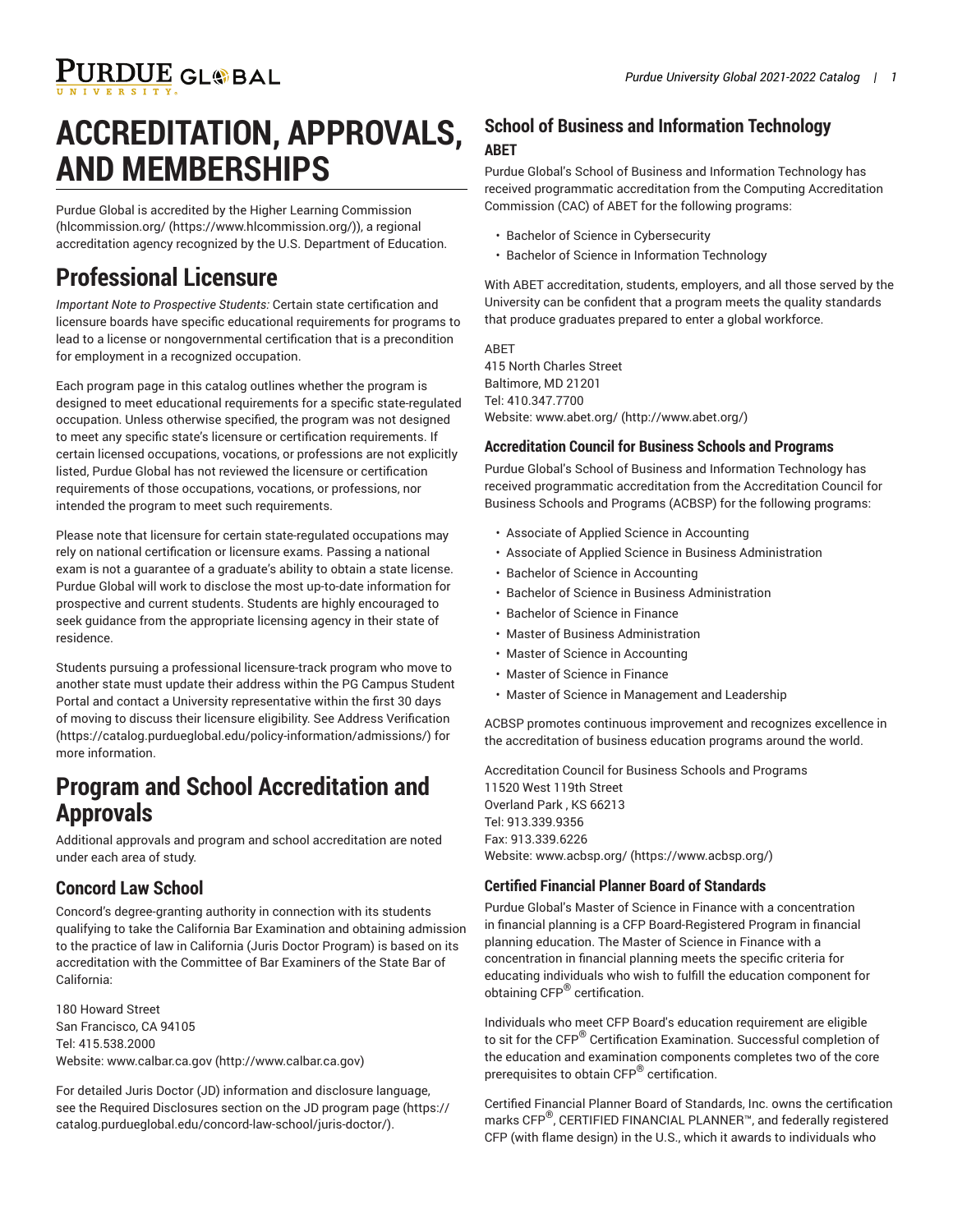successfully complete CFP Board's initial and ongoing certification requirements.

#### **The Society for Human Resource Management**

The Society for Human Resource Management (SHRM) has acknowledged that the following programs fully align with SHRM's *HR Curriculum Guidebook and Templates*:

- Master of Science in Management and Leadership with a concentration in human resources
- Master of Business Administration with a concentration in human resources
- Bachelor of Science in Business Administration with a concentration in human resources

The *HR Curriculum Guidebook and Templates* were developed by SHRM to define the minimum HR content areas that should be studied by HR students at the undergraduate and graduate levels. The guidelines created in 2006 and revalidated in 2010, 2013, and 2017—are part of SHRM's academic initiative to define HR education standards taught in university business schools and help universities develop degree programs that follow these standards. Purdue University Global has been granted alignment through 2025.

### **School of Health Sciences**

#### **American Health Information Management Association (AHIMA)**

The Purdue University Global Medical Billing and Coding Certificate program is approved by the AHIMA Professional Certificate Approval Program (PCAP). This designation acknowledges the coding program as having been evaluated by a peer-review process using a national minimum set of standards for entry-level coding professionals. This process allows academic institutions to be acknowledged as offering an AHIMA-approved coding certificate program.

A directory of AHIMA-approved programs, which includes Purdue Global's certificate program, may be found at: [http://www.ahima.org/education/](http://www.ahima.org/education/academic-affairs/PCAP/) [academic-affairs/PCAP](http://www.ahima.org/education/academic-affairs/PCAP/) ([http://www.ahima.org/education/academic](http://www.ahima.org/education/academic-affairs/PCAP/)[affairs/PCAP/](http://www.ahima.org/education/academic-affairs/PCAP/)).

#### **Commission on Accreditation for Health Informatics and Information Management Education (CAHIIM)**

The Health Information Management accreditor of Purdue University Global is the Commission on Accreditation for Health Informatics and Information Management Education (CAHIIM). The College's accreditation for the Bachelor of Science degree in Health Information Management has been reaffirmed through 2028-2029. All inquiries about the program's accreditation status should be directed by mail to CAHIIM, 200 East Randolph Street, Suite 5100, Chicago, IL, 60601; by phone at 312.235.3255; or by email at [info@cahiim.org.](mailto:info@cahiim.org)

#### **Commission on Accreditation of Allied Health Education Programs**

Effective May 15, 2020, the Medical Assistant Certificate program is accredited by the Commission on Accreditation of Allied Health Education Programs ([www.caahep.org](http://www.caahep.org/) (<http://www.caahep.org/>)) upon the recommendation of the Medical Assisting Education Review Board (MAERB).

Commission on Accreditation of Allied Health Education Programs 9355 – 113th St. N, #7709 Seminole, FL 33775 Tel: 727.210.2350

Website: [www.caahep.org](http://www.caahep.org/) ([http://www.caahep.org/\)](http://www.caahep.org/)

#### **Healthcare Information and Management Systems Society (HIMSS)**

Purdue Global, which offers the Master of Health Informatics and Master of Health Information Management programs, is recognized by the Healthcare Information and Management Systems Society (HIMSS) as an Approved Education Partner (AEP). As a HIMSS AEP, Purdue Global has met HIMSS's rigorous standards for delivering world-class, effective health care and health IT education. HIMSS-approved educational programs provide advanced knowledge in health information and technology or health care and prepare candidates to sit for the CAHIMS or CPHIMS exam.

A directory of HIMSS-approved programs, which includes the Purdue Global Master of Health Informatics and Master of Health Information Management, may be found at: [https://www.himss.org/get-involved/](https://www.himss.org/get-involved/approved-education-partner/find-an-aep/) [approved-education-partner/find-an-aep](https://www.himss.org/get-involved/approved-education-partner/find-an-aep/) ([https://www.himss.org/get](https://www.himss.org/get-involved/approved-education-partner/find-an-aep/)[involved/approved-education-partner/find-an-aep/\)](https://www.himss.org/get-involved/approved-education-partner/find-an-aep/).

## **School of Nursing**

#### **Commission on Collegiate Nursing Education (CCNE)**

The baccalaureate degree in nursing, master's degree in nursing, Doctor of Nursing Practice program, and postgraduate APRN certificate programs at Purdue Global are accredited by the Commission on Collegiate Nursing Education.

655 K Street, NW, Suite 750 Washington, DC 20001 Tel: 202.887.6791

## **College of Social and Behavioral Sciences**

#### **Behavior Analyst Certification Board**

The Association for Behavior Analysis International (ABAI) has verified the course sequence of the Bachelor of Science in Psychology in Applied Behavior Analysis and the Applied Behavior Analysis Postbaccalaureate Certificate as meeting the coursework requirements for eligibility to take the Board Certified Assistant Behavior Analyst ® (BCaBA® ) examination given by the Behavior Analyst Certification Board $^\circledR$ , Inc. (BACB $^\circledR)$ .

ABAI has also verified the course sequence of the Master of Science in Psychology's applied behavior analysis concentration and the Postgraduate Certificate in Applied Behavior Analysis as meeting the coursework requirements for eligibility to take the BACB's Board Certified Behavior Analyst ® (BCBA® ) examination.

Applicants will have to meet additional requirements to qualify. Please refer to the BACB's website for full eligibility requirements [\(www.bacb.com](https://www.bacb.com/) [\(https://www.bacb.com/](https://www.bacb.com/))). Beginning January 1, 2023, applicants who live outside of the United States and other designated countries will no longer be accepted, per the Behavior Analyst Certification Board's (BACB) Global Certification policies. Specific information regarding this policy can be found on the BACB's website at <https://www.bacb.com/global-certification/>.

The BACB can be contacted at:

The Behavior Analyst Certification Board 8051 Shaffer Parkway Littleton, CO 80127 Tel: 720.438.4321

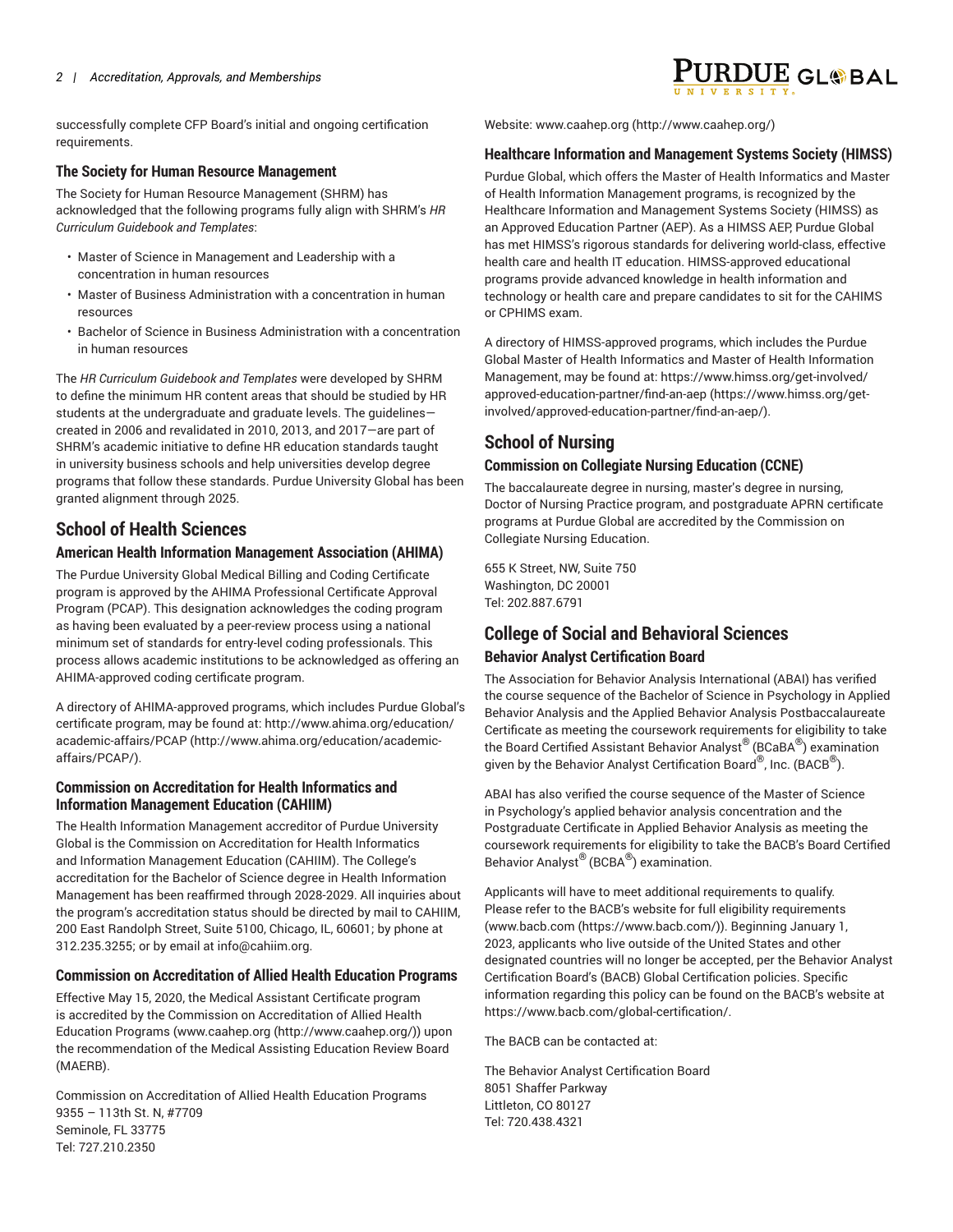# PURDUE GL®BAL

#### **Fire and Emergency Services Higher Education**

Purdue Global is recognized by the U.S. Fire Administration as an official Fire and Emergency Services Higher Education institution:

16825 South Seton Avenue Emmitsburg, MD 21727 Tel: 301.447.1000 Fax: 301.447.1346 Website: [www.usfa.fema.gov/](http://www.usfa.fema.gov/) [\(http://www.usfa.fema.gov/\)](http://www.usfa.fema.gov/)

#### **International Fire Service Accreditation Congress**

Purdue Global's College of Social and Behavioral Sciences has received programmatic accreditation from the International Fire Service Accreditation Congress (IFSAC) for the following programs:

- Associate of Applied Science in Fire Science
- Bachelor of Science in Fire Science
- Bachelor of Science in Fire and Emergency Management
- Master of Science in Homeland Security and Emergency Management

International Fire Service Accreditation Congress IFSAC Administrative Office 1812 Tyler Avenue Stillwater, OK 74078

#### **National Addiction Studies Accreditation Commission**

The Bachelor of Science in Psychology in Addictions, the Master of Science in Psychology with a concentration in addictions, and the Graduate Certificate in Addictions are accredited by the National Addiction Studies Accreditation Commission [\(nasacaccreditation.org](http://www.nasacaccreditation.org) ([http://www.nasacaccreditation.org\)](http://www.nasacaccreditation.org)).

#### **National Association of Legal Assistants (NALA)**

NALA, the professional association for paralegals, recognizes the Associate of Applied Science in Legal Support and Services, the Bachelor of Science in Legal Support and Services, and the Pathway to Paralegal Postbaccalaureate Certificate as meeting the coursework criteria for eligibility to sit for the Certified Paralegal Examination.

NALA Headquarters 7666 East 61st Street, Suite 315 Tulsa, OK 74133 Email: [nalanet@nala.org](mailto:nalanet@nala.org)

# **U.S. State and Other Approvals**

### **State Authorization**

Purdue Global is an institutional participant in the National Council for State Authorization Reciprocity Agreements (SARA). A list of current, authorized SARA member states is available at [www.nc-sara.org/](https://www.nc-sara.org/) ([https://www.nc-sara.org/\)](https://www.nc-sara.org/). As a participating institution, Purdue Global adheres to a common set of standards for offering postsecondary distance education among member states, districts, and territories. The Agreement establishes comparable national standards for interstate offering of postsecondary distance education courses and programs. Purdue Global can be found on the NC-SARA website under the SARA member state of Indiana.

## **Program and State Availability**

Please refer to Program Availability [Information \(https://](https://www.purdueglobal.edu/catalog-program-availability-info.pdf) [www.purdueglobal.edu/catalog-program-availability-info.pdf](https://www.purdueglobal.edu/catalog-program-availability-info.pdf)) for Purdue Global's individual program approvals and restrictions by state. Purdue Global's institutional state approvals are summarized as follows:

#### **Alabama**

As an approved SARA institution, Purdue Global is in compliance with Alabama regulations to offer programs to residents of the state.

#### *Teaching Programs*

SARA authorization to provide a program related to the preparation of teachers or other P-12 school/system personnel does not indicate eligibility for an Alabama teaching certificate. Applicants for an Alabama teaching certificate based on reciprocity must meet Alabama's test requirements and submit a valid, renewable professional educator certificate/license issued by another state at the degree level, grade level, and in the teaching field or area of instructional support for which an Alabama certificate is sought and for which Alabama issues a certificate. Applicants for Alabama certification in an area of administration must also document at least 3 years of full-time employment as an administrator in a P-12 school system(s). For additional information, see [www.alsde.edu](http://www.alsde.edu) (<http://www.alsde.edu>).

#### **Alaska**

As an approved SARA institution, Purdue Global is in compliance with Alaska regulations to offer programs to residents of the state.

#### **Arizona**

As an approved SARA institution, Purdue Global is in compliance with Arizona regulations to offer programs to residents of the state.

#### **Arkansas**

As an approved SARA institution, Purdue Global is in compliance with Arkansas regulations to offer programs to residents of the state.

#### *Teaching Programs*

Arkansas students enrolled in the Master of Science in Education must sign a disclosure statement prior to the start of their program.

#### **California**

Purdue Global offers distance education and does not maintain a physical presence in the state of California. Therefore, Purdue Global is not required to register with the Bureau for Private Postsecondary Education.

#### **Colorado**

As an approved SARA institution, Purdue Global is in compliance with Colorado regulations to offer programs to residents of the state.

#### **Connecticut**

As an approved SARA institution, Purdue Global is in compliance with Connecticut regulations to offer programs to residents of the state.

#### **Delaware**

As an approved SARA institution, Purdue Global is in compliance with Delaware regulations to offer programs to residents of the state.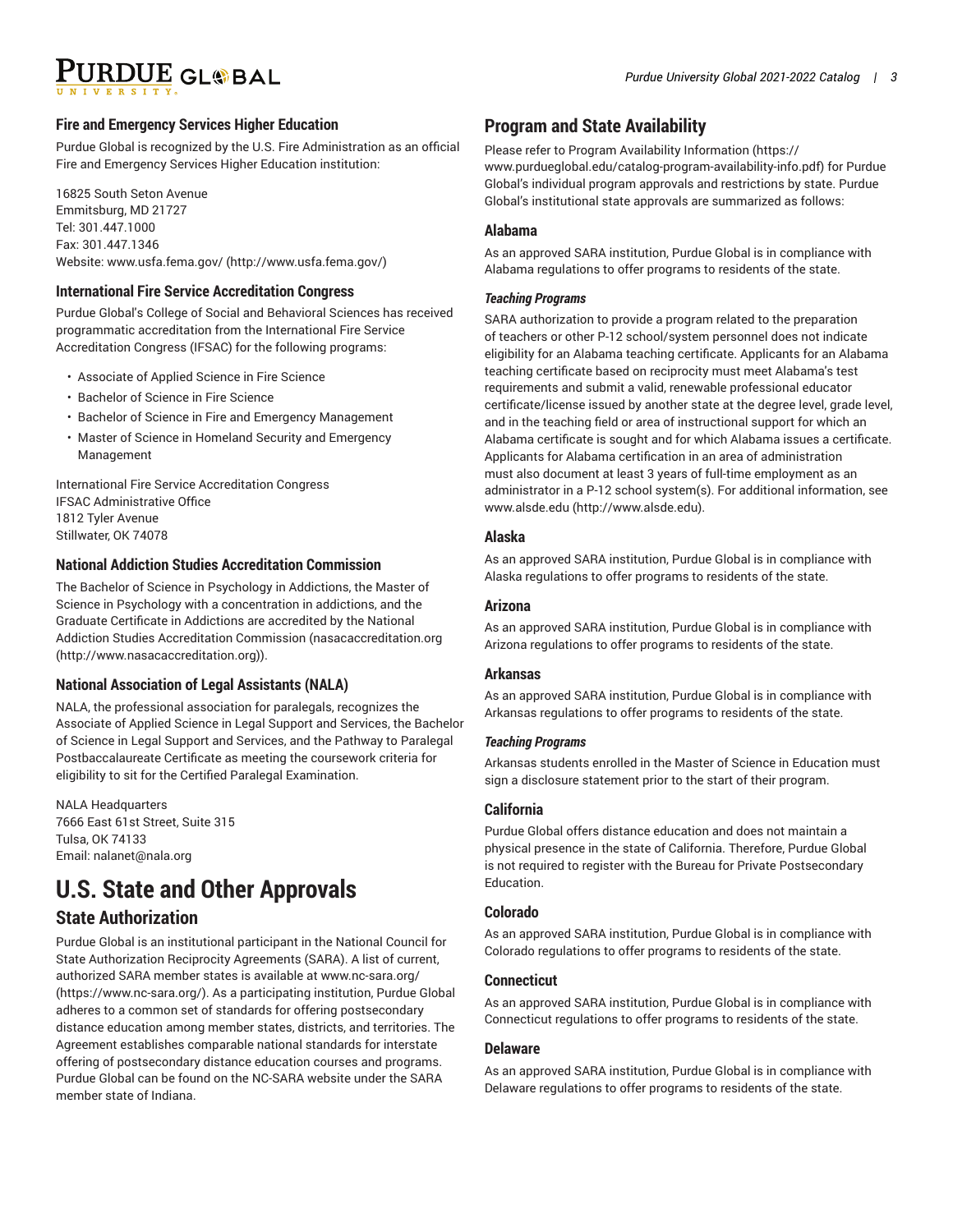#### **District of Columbia**

As an approved SARA institution, Purdue Global is in compliance with the District of Columbia regulations to offer programs to residents of the district.

#### **Florida**

Purdue Global is licensed by the Florida Commission for Independent Education. Additional information regarding the University may be obtained by contacting the Commission:

325 West Gaines Street, Suite 1414 Tallahassee, FL 32399-0400 Tel: 888.224.6684 (Toll Free)

#### **Georgia**

As an approved SARA institution, Purdue Global is in compliance with Georgia regulations to offer programs to residents of the state.

#### **Hawaii**

As an approved SARA institution, Purdue Global is in compliance with Hawaii regulations to offer programs to residents of the state.

#### **Idaho**

As an approved SARA institution, Purdue Global is in compliance with Idaho regulations to offer programs to residents of the state.

#### **Illinois**

Purdue Global has operating authority granted by the Illinois Board of Higher Education. Additional information regarding the University may be obtained by contacting the Board:

431 East Adams, 2nd Floor Springfield, IL 62701 Tel: 217.782.2551

Purdue Global is approved by the Illinois Division of Vocational Rehabilitation.

#### **Indiana**

Purdue Global is regulated by the Indiana Commission for Higher Education:

Indiana Commission for Higher Education 101 West Ohio Street, Suite 670 Indianapolis, IN 46204 Tel: 800.227.5695 (Toll Free) Tel: 317.232.1320

#### **Iowa**

#### *Iowa College Student Aid Commission*

Purdue Global is authorized by the Iowa College Student Aid Commission:

474 SW 5th Street, Suite D Des Moines, IA 50309-4608 Tel: 877.272.4456

#### *Additional Approvals*

Purdue Global is approved by the Iowa Division of Vocational Rehabilitation and the Iowa Private Industry Area Council.

#### *Iowa Board of Nursing*

The Associate of Science in Nursing program is approved by the Iowa Board of Nursing.

Iowa Board of Nursing 400 SW 8th Street, Suite B Des Moines, IA 50309-4685 Tel: 515.281.3255

#### **Kansas**

As an approved SARA institution, Purdue Global is in compliance with Kansas regulations to offer programs to residents of the state.

#### **Kentucky**

As an approved SARA institution, Purdue Global is in compliance with Kentucky regulations to offer programs to residents of the state.

#### *Teaching Programs*

Note: The Master of Science in Higher Education degree is not recognized for rank change for K-12 teachers in Kentucky.

#### **Louisiana**

As an approved SARA institution, Purdue Global is in compliance with Louisiana regulations to offer programs to residents of the state.

#### **Maine**

#### *Maine State Board of Nursing*

The Associate of Science in Nursing program is granted initial approval by the Maine State Board of Nursing:

161 Capitol Street 158 State House Station Augusta, ME 04333-0158 Tel: 207.287.1133

#### **Maryland**

As an approved SARA institution, Purdue Global is in compliance with Maryland regulations to offer programs to residents of the state.

#### **Massachusetts**

As an approved SARA institution, Purdue Global is in compliance with Massachusetts regulations to offer programs to residents of the state.

#### **Michigan**

As an approved SARA institution, Purdue Global is in compliance with Michigan regulations to offer programs to residents of the state.

#### **Minnesota**

As an approved SARA institution, Purdue Global is in compliance with Minnesota regulations to offer programs to residents of the state.

#### **Mississippi**

As an approved SARA institution, Purdue Global is in compliance with Mississippi regulations to offer programs to residents of the state.

#### **Missouri**

As an approved SARA institution, Purdue Global is in compliance with Missouri regulations to offer programs to residents of the state.

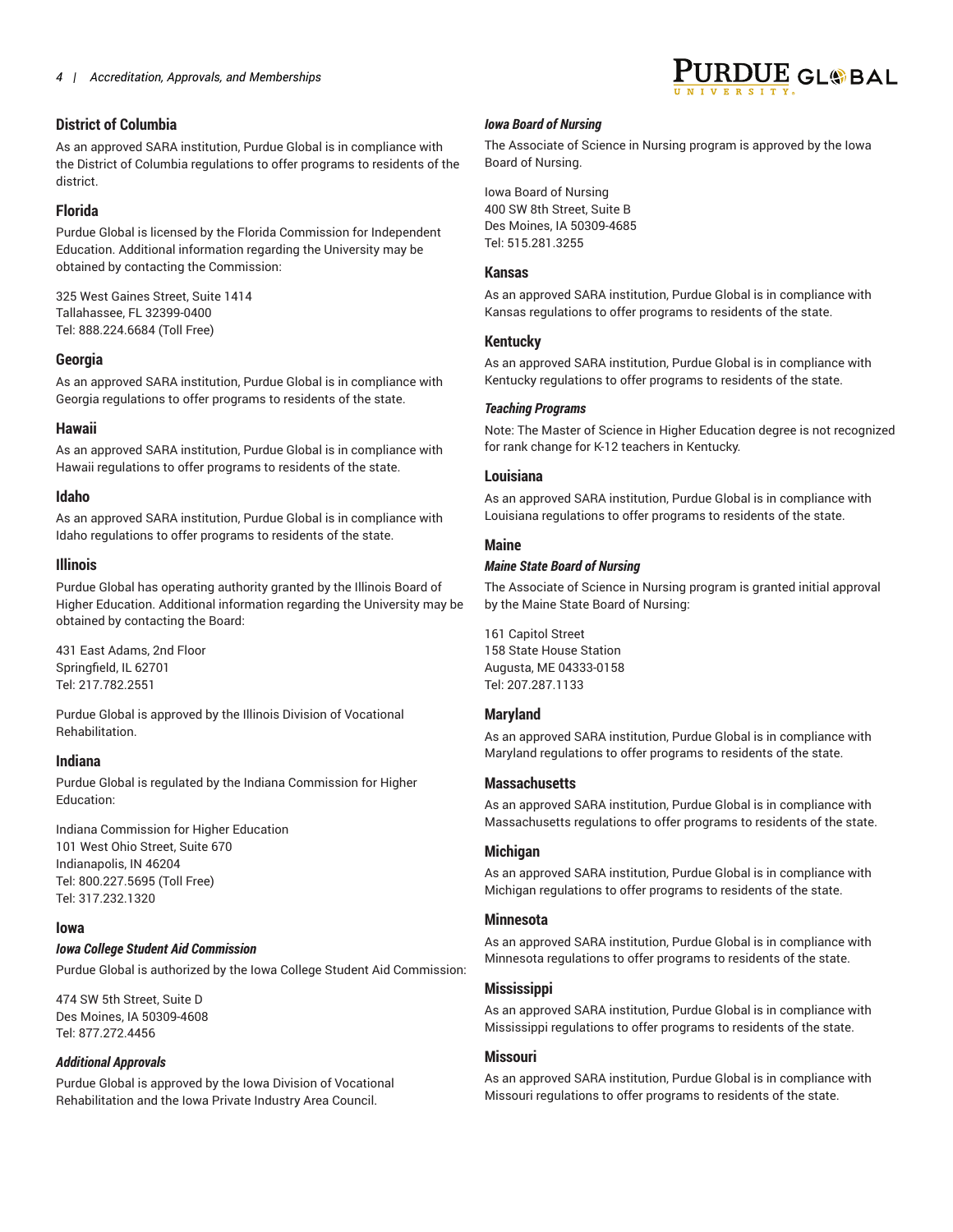

#### **Montana**

As an approved SARA institution, Purdue Global is in compliance with Montana regulations to offer programs to residents of the state.

#### **Nebraska**

Purdue Global is authorized by Nebraska's Coordinating Commission for Postsecondary Education. Additional information regarding the University may be obtained by contacting the Commission:

140 North 8th Street, Suite 300 Lincoln, NE 68509-5005 Tel: 402.471.2847

#### *Nebraska Board of Nursing and the Nebraska Department of Health and Human Services*

The Associate of Science in Nursing program is approved by the Nebraska Board of Nursing and the Nebraska Department of Health and Human Services. The Nebraska Department of Health and Human Services can be contacted at:

Nebraska Department of Health and Human Services Regulation and Licensure P.O. Box 95007 Lincoln, NE 68509-5007

#### **Nevada**

As an approved SARA institution, Purdue Global is in compliance with Nevada regulations to offer programs to residents of the state.

#### **New Hampshire**

As an approved SARA institution, Purdue Global is in compliance with New Hampshire regulations to offer programs to residents of the state.

#### **New Jersey**

As an approved SARA institution, Purdue Global is in compliance with New Jersey regulations to offer programs to residents of the state.

#### **New Mexico**

As an approved SARA institution, Purdue Global is in compliance with New Mexico regulations to offer programs to residents of the state.

#### **New York**

As an approved SARA institution, Purdue Global is in compliance with New York regulations to offer programs to residents of the state.

#### **North Carolina**

As an approved SARA institution, Purdue Global is in compliance with North Carolina regulations to offer programs to residents of the state.

#### **North Dakota**

As an approved SARA institution, Purdue Global is in compliance with North Dakota regulations to offer programs to residents of the state.

#### **Ohio**

As an approved SARA institution, Purdue Global is in compliance with Ohio regulations to offer programs to residents of the state.

#### **Oklahoma**

As an approved SARA institution, Purdue Global is in compliance with Oklahoma regulations to offer programs to residents of the state.

#### **Oregon**

As an approved SARA institution, Purdue Global is in compliance with Oregon regulations to offer programs to residents of the state.

#### **Pennsylvania**

As an approved SARA institution, Purdue Global is in compliance with Pennsylvania regulations to offer programs to residents of the state.

#### **Rhode Island**

As an approved SARA institution, Purdue Global is in compliance with Rhode Island regulations to offer programs to residents of the state.

#### **South Carolina**

As an approved SARA institution, Purdue Global is in compliance with South Carolina regulations to offer programs to residents of the state.

#### **South Dakota**

As an approved SARA institution, Purdue Global is in compliance with South Dakota regulations to offer programs to residents of the state.

#### **Tennessee**

As an approved SARA institution, Purdue Global is in compliance with Tennessee regulations to offer programs to residents of the state.

#### *Teaching Programs*

Specific education master's degrees are not recognized for initial licensure in Tennessee and cannot be used to add endorsement areas to a Tennessee license. Prior to enrolling, you are strongly encouraged to confirm salary rating and license renewal policies with your school district and/or state department, when applicable.

Benefits for Tennessee K-12 teachers enrolled in the Master of Science in Education or the Master of Science in Education's educational leadership concentration include:

- $\cdot \,$  Salary increase and/or licensure renewal $^{\text{l}}$
- Career advancement, i.e., those completing the educational leadership concentration may gain the necessary leadership knowledge and skills to be eligible for a department chair or other nonlicensure administrative role

Benefits for career changers enrolled in the Master of Arts in Teaching include:

- Increased confidence in the classroom while working with adolescents in current role
- Greater preparation for state pedagogy exams and state-approved certification programs
- Salary increase<sup>1</sup>

1

Benefits of the Master of Science in Instructional Design and Technology include:

- Entry into a career as an instructional designer or instructional technologist
- Ability to fine-tune skills related to design, development, and evaluation of instructional programs, materials, and media
- Please check with your school district and/or the Tennessee Department of Education prior to enrollment.